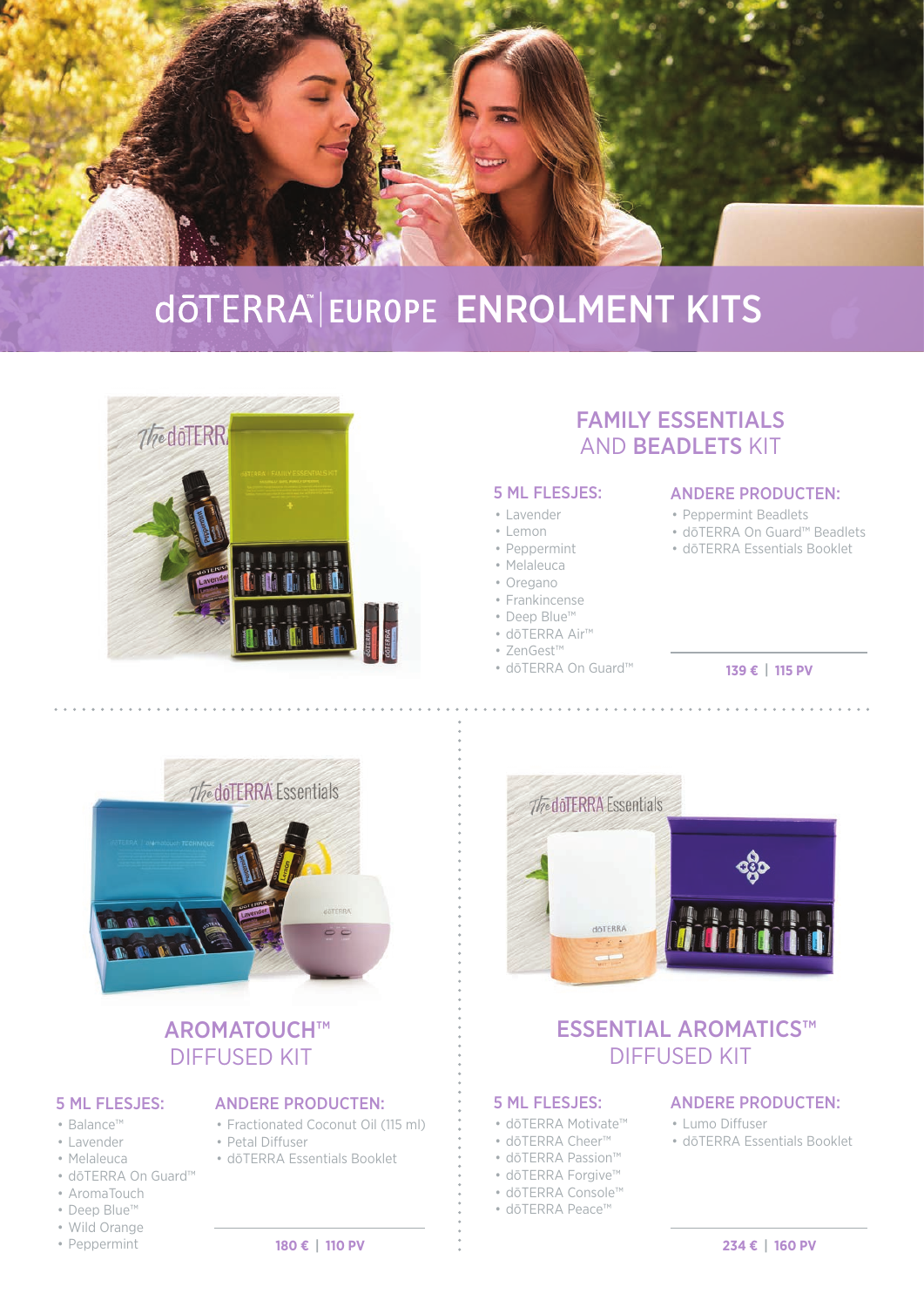

## HOME ESSENTIALS KIT

#### ESSENTIËLE OLIËN: *(15 ml per stuk)*

- Frankincense
- Lavender
- Lemon
- Melaleuca
- Oregano
- Peppermint

#### **272 € | 224.50 PV**

# ESSENTIËLE OLIE MIXEN:

*(15 ml per stuk tenzij anders vermeld)*

- dōTERRA Air™
- Deep Blue™ (5 ml)
- ZenGest™
	- dōTERRA On Guard™

### ANDERE PRODUCTEN:

- Petal Diffuser
- dōTERRA Essentials Booklet



### CLEANSE & RESTORE KIT

- dōTERRA Lifelong Vitality Pack™ (Available in Vegan)
- PB Assist+™
- GX Assist™
- Zendocrine™ Softgels
- ZenGest TerraZyme™
- Lemon (15 ml)
- Zendocrine™ Complex
- DDR Prime™ Softgels
- dōTERRA Essentials Booklet

**300 € | 192.50 PV**



### NATURAL SOLUTIONS KIT

Dit is een Fast Track aanmeldkit. Ga naar het laatste deel van deze flyer voor meer info.

#### ESSENTIËLE OLIËN: *(15 ml per stuk)*

- Frankincense
- Lavender
- Lemon
- Melaleuca
- Peppermint
- Wild Orange

#### ESSENTIËLE OLIE MIXEN: *(15 ml per stuk)*

- AromaTouch™
- dōTERRA Balance™
- dōTERRA Air™
- ZenGest™
- dōTERRA On Guard™
- PastTense™
	- dōTERRA Serenity™

#### dōTERRA ON GUARD<sup>™</sup> COLLECTIE:

- Beadlets
- Toothpaste
- Hand Wash
- w/2 Dispensers
- On Guard+ Softgels

### ANDERE PRODUCTEN:

- dōTERRA Lifelong Vitality Pack™ (Available in Vegan)
- ZenGest TerraZyme™
- Deep Blue™ Rub
- Fractionated Coconut Oil (115ml)
- Lumo Diffuser
- Wooden Box • dōTERRA Air™ Vapour Stick
- Correct-X™
- PB Assist+™
- dōTERRA Salon Essentials™ Protecting Shampoo
- dōTERRA Salon Essentials™ Smoothing Conditioner
- dōTERRA Essentials Booklet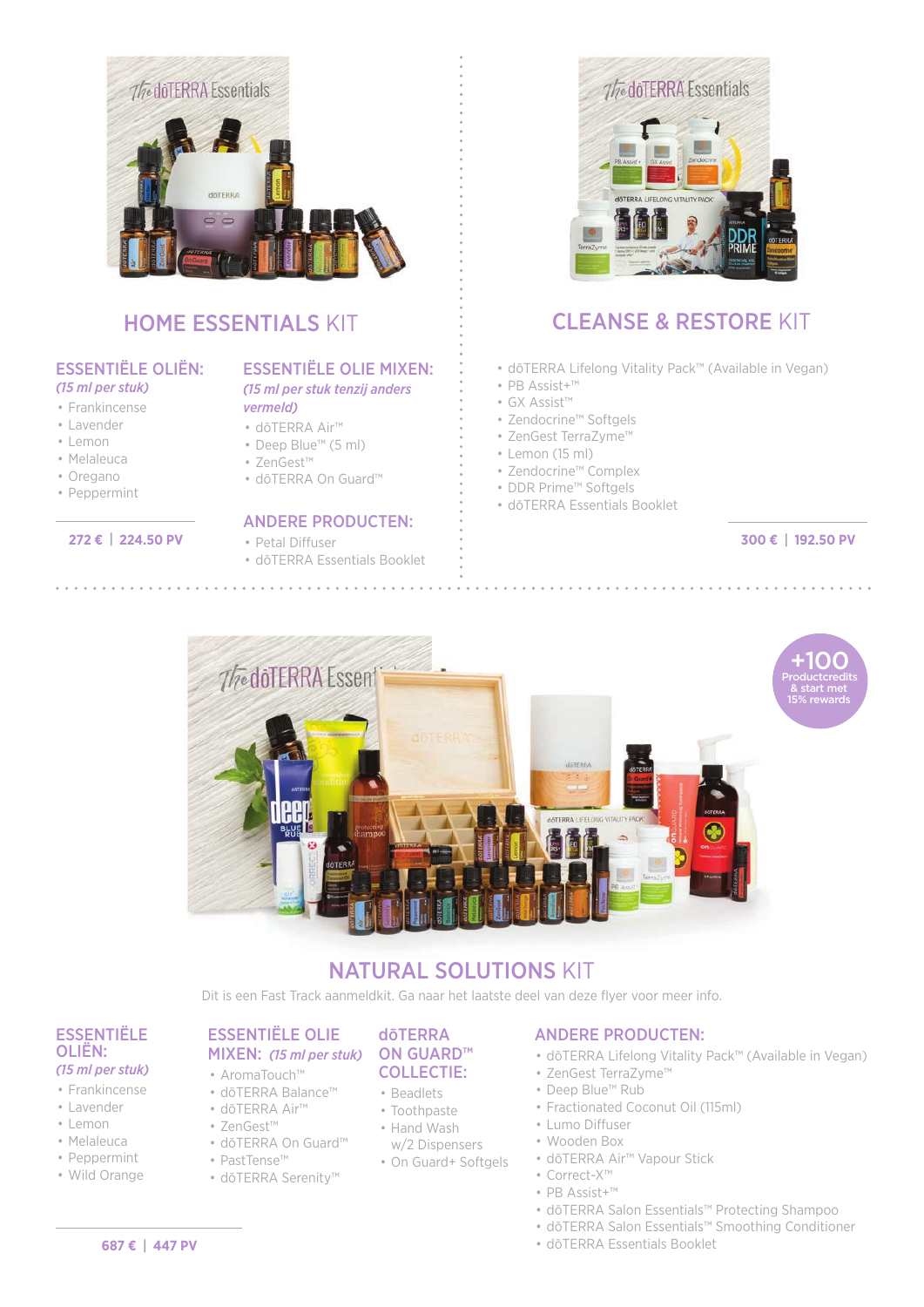



### ESSENTIAL OIL COLLECTION KIT

Dit is een Fast Track aanmeldkit. Ga naar het laatste deel van deze flyer voor meer info.

#### ESSENTIËLE OLIËN: *(15 ml per stuk tenzij anders vermeld)*

- Arborvitae (5 ml)
- Basil
- Bergamot
- Black Pepper (5 ml)
- Blue Tansy (5 ml)
- Cardamom (5 ml)
- Cassia
- Cedarwood
- Cilantro
- Cinnamon Bark (5 ml)
- Clary Sage
- Clove
- Copaiba • Coriander
- Cypress
- Eucalyptus
- Fennel
- Fractionated Coconut Oil (115 ml) • Frankincense
- Geranium
- Ginger
- Grapefruit
- Helichrysum (5 ml)
- dōTERRA Jasmine Touch (10 ml)
- Juniper Berry (5 ml)
- Lavender
- Lemon
- Lemongrass
- Lime
- Marjoram
- Melaleuca
- Melissa (5 ml)
- Myrrh
- dōTERRA Neroli Touch (10 ml)

#### ESSENTIËLE OLIE MIXEN: *(15 ml per stuk tenzij anders vermeld)*

- dōTERRA Air™
- AromaTouch™
- dōTERRA Balance™
- dōTERRA Cheer™
- Citrus Bliss™
- ClaryCalm™ (10 ml)
- dōTERRA Console™
- Deep Blue™ (5 ml)
- Elevation
- dōTERRA Forgive™
- HD Clear™ (10 ml)
- InTune™ (10 ml)
- dōTERRA Motivate™
- dōTERRA On Guard™
- dōTERRA Passion™ • PastTense™ (10 ml)
- dōTERRA Peace™
- Purify
- Salubelle (10 ml)
- dōTERRA Serenity™
- Smart & Sassy™
- TerraShield™
- Whisper™ (5 ml)
- Zendocrine™
- ZenGest™
- 

#### • Oregano

- Patchouli
- Peppermint
- Petitgrain
- Roman Chamomile (5 ml)
- dōTERRA Rose Touch (10 ml)
- Rosemary
- Sandalwood (Hawaiian) (5 ml)
- Siberian Fir
- Spearmint
- Spikenard (5 ml)
- Tangerine
- Thyme
- Vetiver
- Wild Orange
- Wintergreen
- Ylang Ylang

#### BUSINESS TOOLS:

- Rigid Oil Briefcase
- Lumo Diffuser
- dōTERRA Essentials Booklet